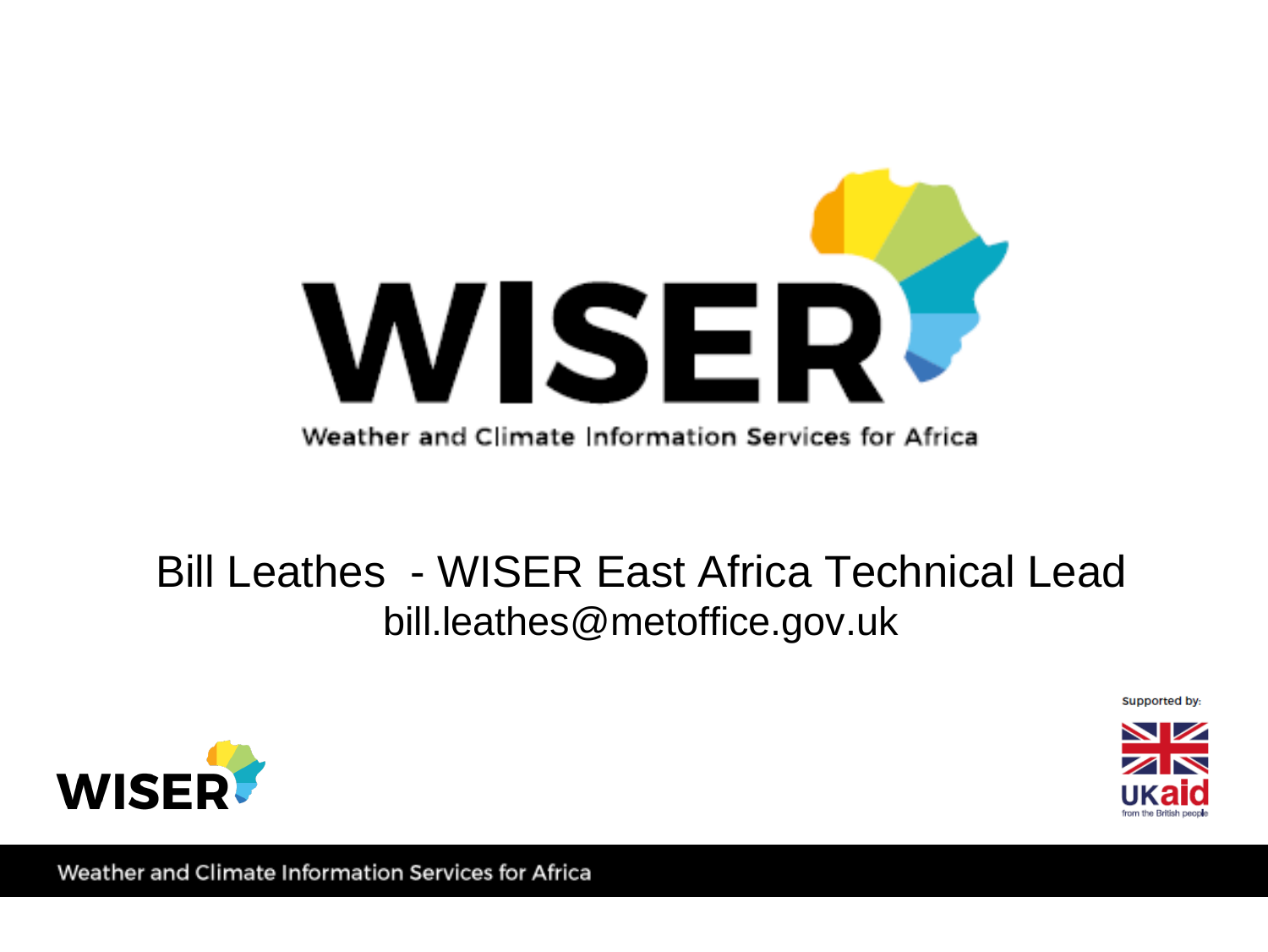## **Weather and Climate Information Services for Africa**

**Weather and Climate Information Services for Africa aims to deliver transformational change in the quality, accessibility and use of weather and climate information services at all levels of decision making for sustainable development in Africa**

A pan-African programme focussing on improved governance and enabling environment for weather and climate services – through support to the Africa Climate Policy Centre (ACPC), WMO and AMCOMET.

A regional programme focussing on East Africa region aimed at improving the quality and relevance of weather and climate information and supporting its uptake and use



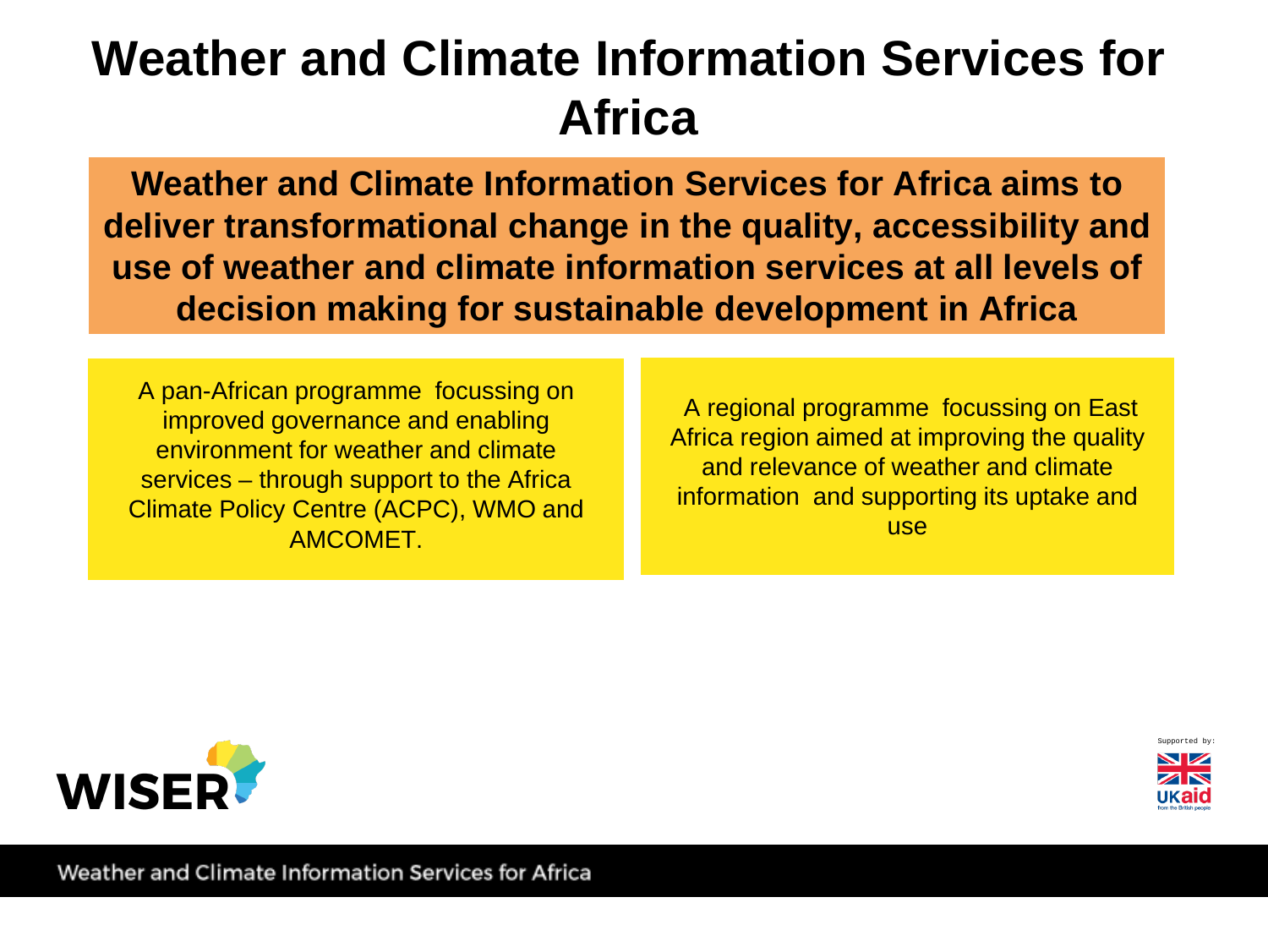## **WISER Phase 1**

A pan-African programme focussing on improved governance and enabling environment for weather and climate services – through support to the Africa Climate Policy Centre (ACPC), WMO and AMCOMET.

- 1. Development of a standardised methodology for needs assessment, strategic and business planning for NMHS's and development of plans in selected countries (this work will be coordinated by AMCOMET/WMO
- 2. Production of a consolidated baseline report on the needs and gaps in Regional Climate Centres (RCCs);
- 3. Development of the grant mechanism and other preliminary work and studies for the Climate Research for Development (CR4D) programme.

A regional programme focussing on East Africa region aimed at improving the quality and relevance of weather and climate information and supporting its uptake and use

- 1. Expanding and Strengthening ENACTS (Enhancing National Climate Services) availability, access and use across Eastern Africa
- 2. Strengthening Climate Information Partnerships East Africa (SCIPEA)
- 3. Kenya Training Modernisation and East Africa Forecaster Training Course
- 4. Decentralised Climate Information Services for Decision Making in Western Kenya
- 5. Multi Hazard Early Warning Services for Tanzania (MHEWS)



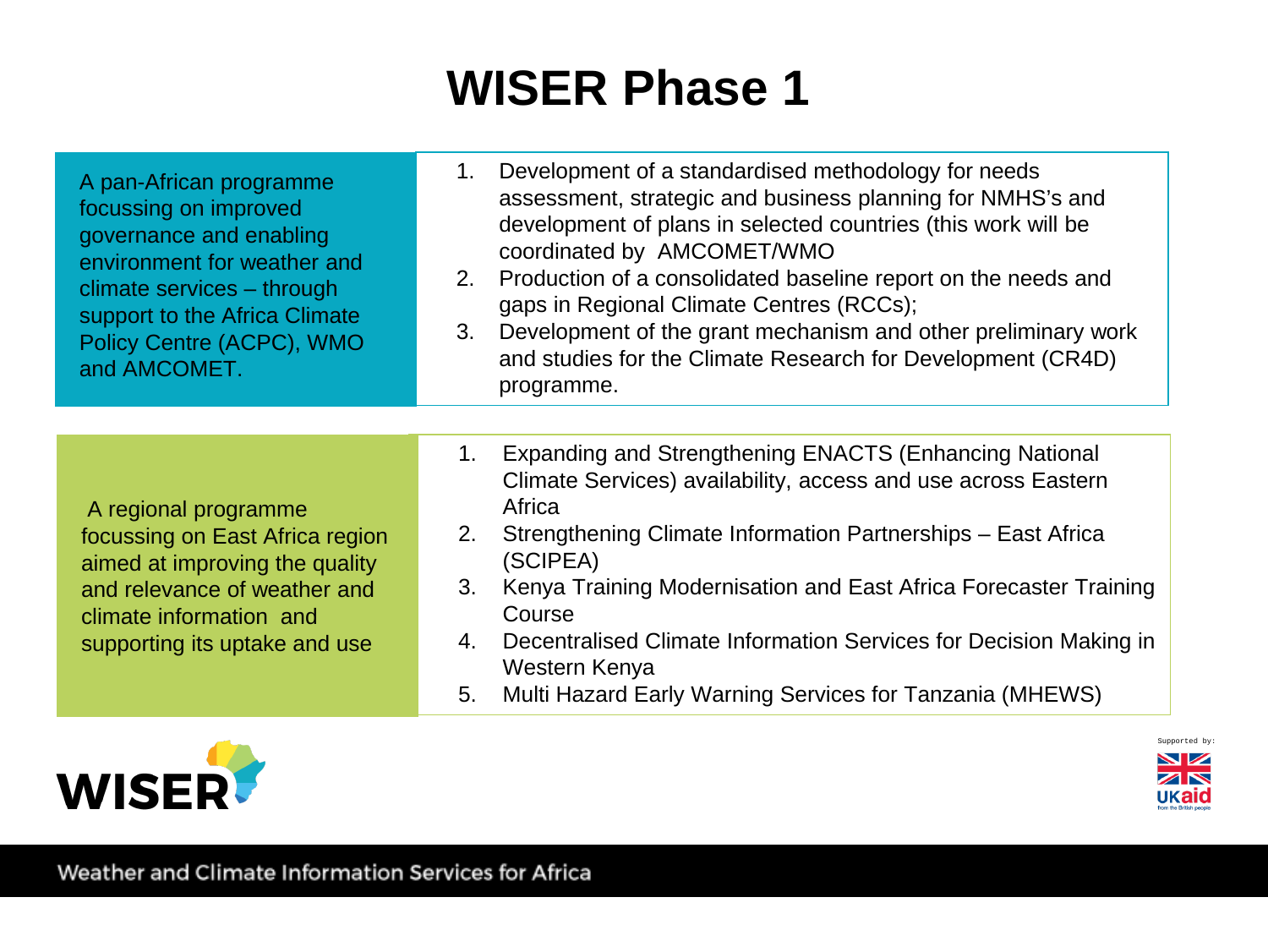# **Weather and Climate Information Services for Africa - Principles**

- Focus on service delivery with investments flowing from identified needs for weather and climate services which support poverty reduction and development;
- **Take a holistic approach;**
- Recognise the need for co-produced products and tools, designed with specific applications in mind
- Supports not only climate information providers but 'users', 'boundary organisations', 'intermediaries' and other collaborators;
- Ensure all interventions are based around suitable regional, national or sub national plans;
- Work through existing and mandated organisations and channels where possible and appropriate;
- Demonstrate a contribution to delivering socio-economic benefits, and
- Work in partnership and promote coordination and collaboration with other complementary projects, programmes and initiatives, and between development partners



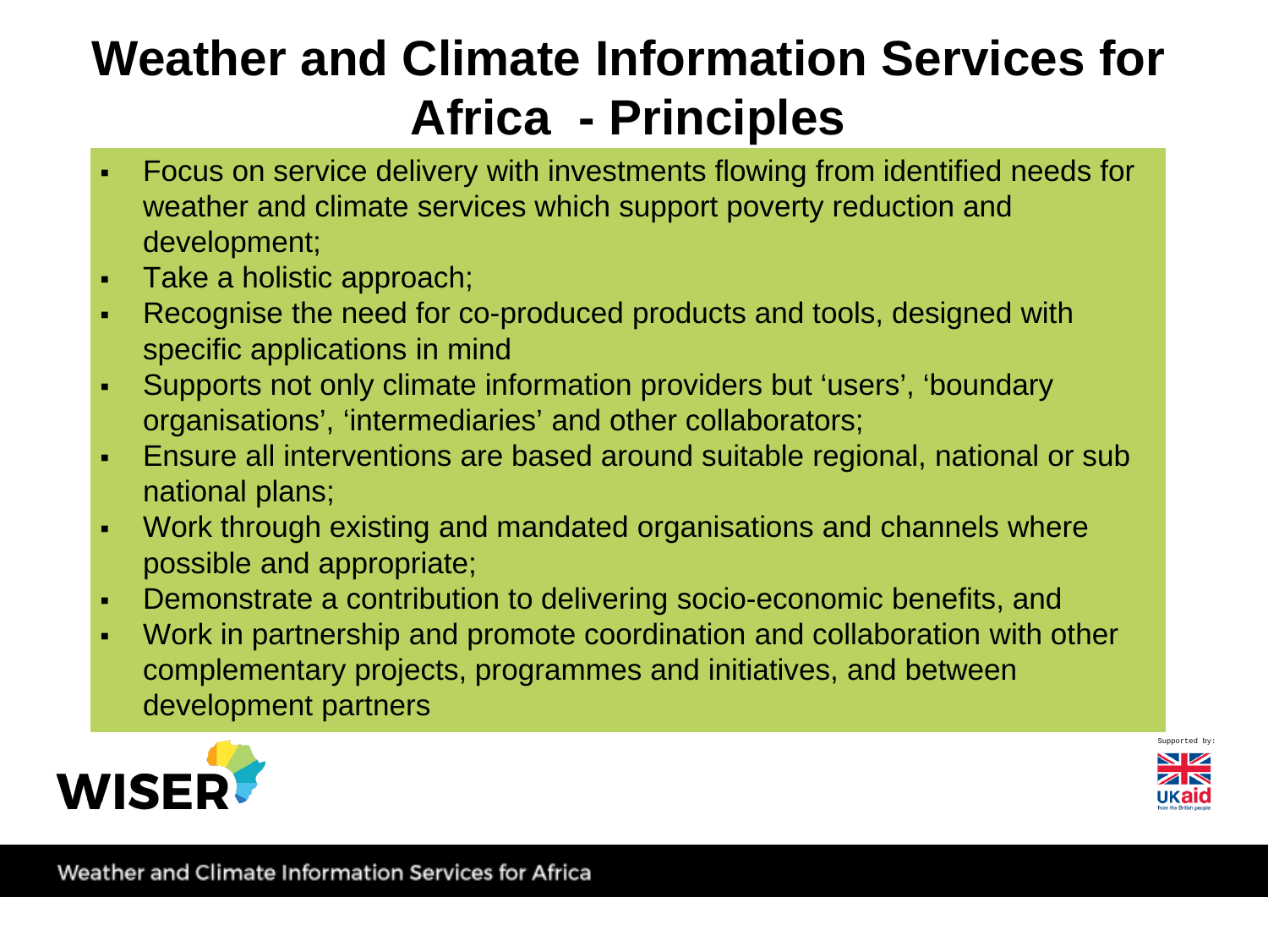## **WISER Value Chains**







Weather and Climate information Services for Africa

GHACOF 45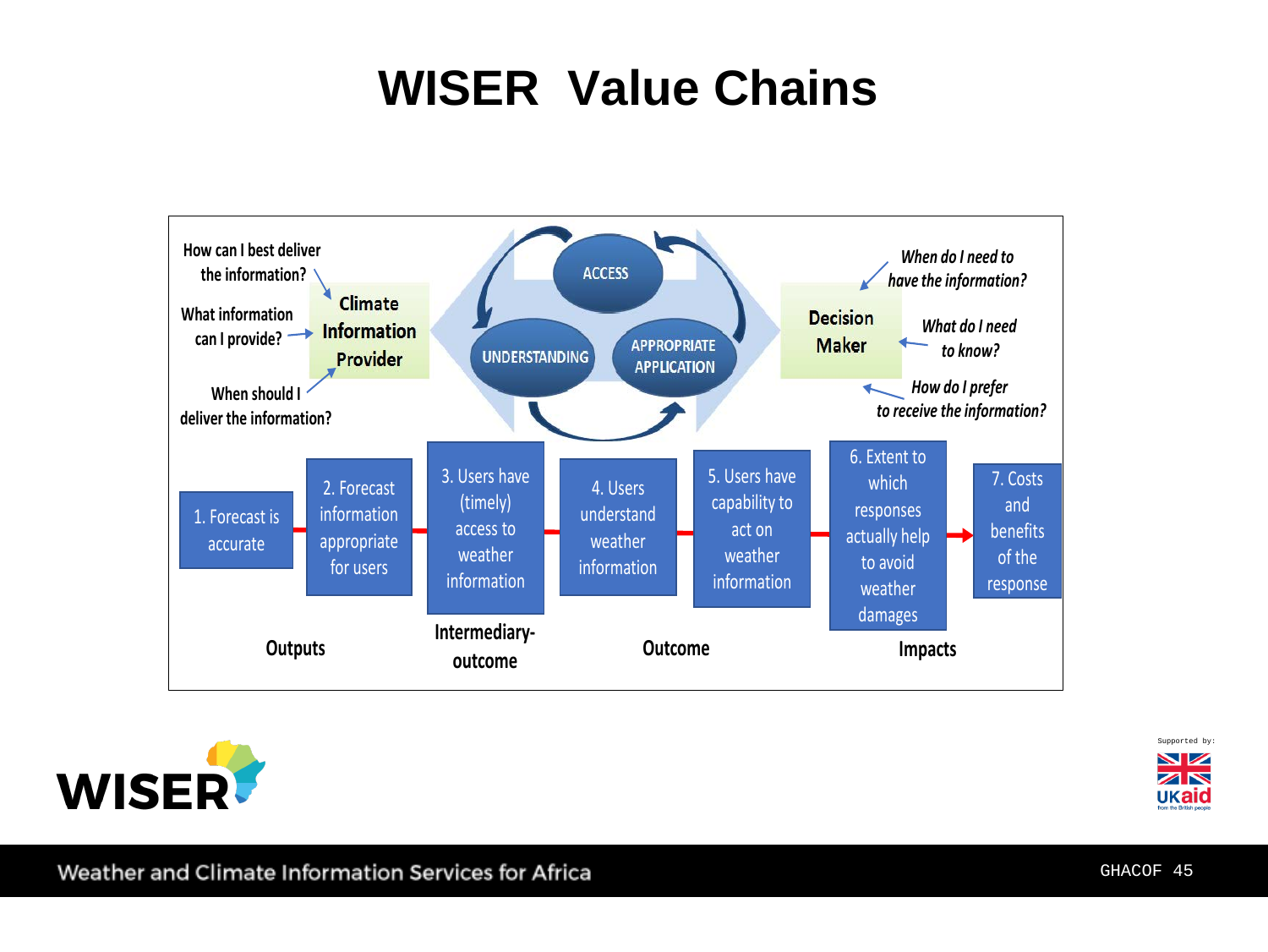#### **WISER Theory of Change**

**Hypotheses:**

*1. That investment in regional initiatives around weather and* 

**Hypothesis of Change:** *Improved governance and enabling environment combined with mobilisation of global/regional/national networks and co-production of information leads to the development of more reliable, tailored and accessible services. This leads to greater uptake and use to inform decision making at all levels, demonstrating value and increasing resilience of African populations*



Supported by

**NZ**  $\overline{\mathbf{Z}}\mathbf{N}$ 

ukaid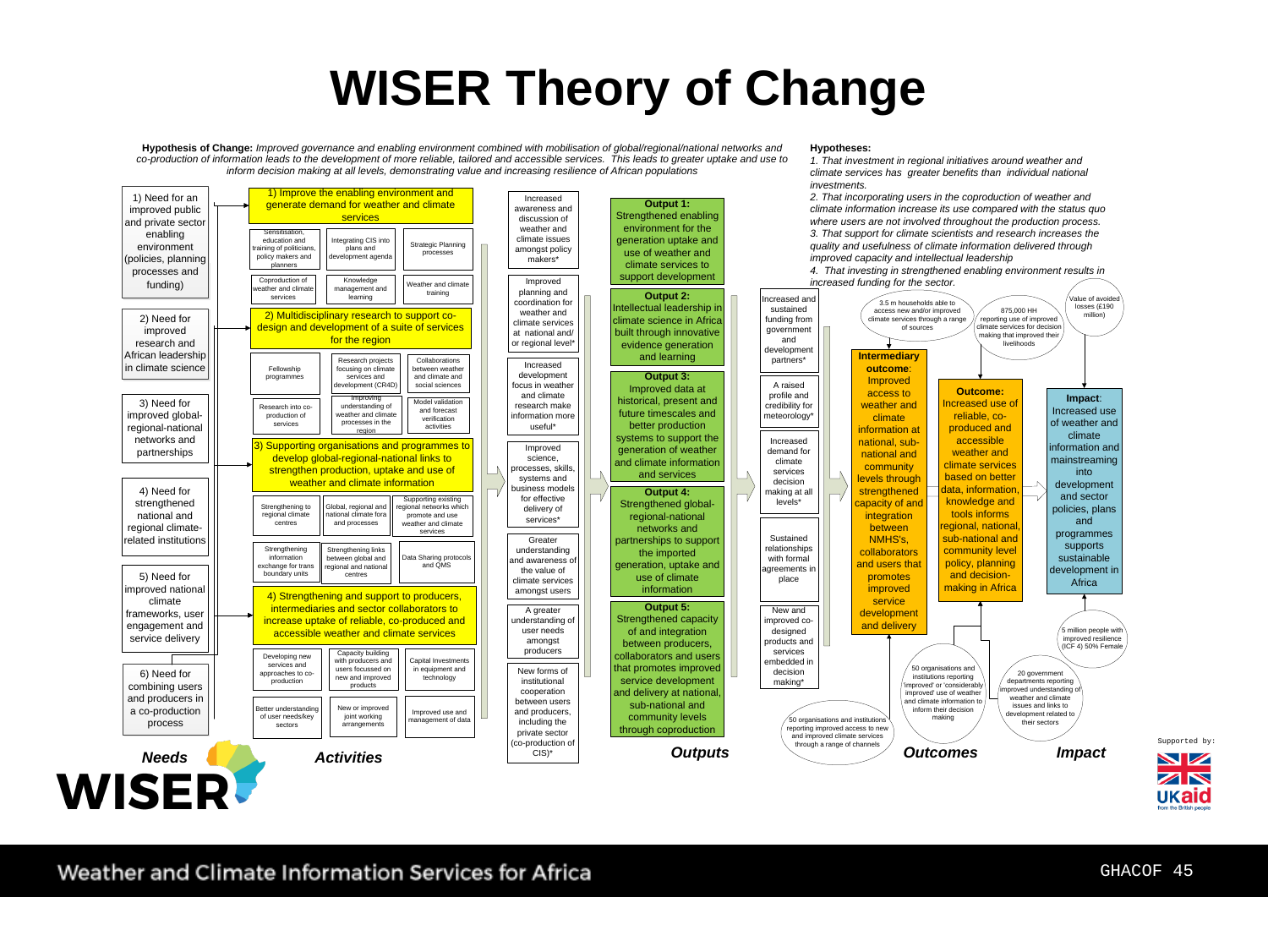# **WISER Phase 2 – Possible Approach**

| <b>Scale</b>                     | <b>Short Term</b>                                                                      | <b>Seasonal</b>          | <b>Longer Term</b>       | <b>Cross Programme</b>  |                |                      |                                                                                                                  |
|----------------------------------|----------------------------------------------------------------------------------------|--------------------------|--------------------------|-------------------------|----------------|----------------------|------------------------------------------------------------------------------------------------------------------|
| <b>Pan African</b>               | <b>ACPC</b><br>Programme                                                               | <b>ACPC</b><br>Programme | <b>ACPC</b><br>Programme |                         |                |                      |                                                                                                                  |
|                                  | <b>HIGHWAY</b>                                                                         | <b>ICPAC Support</b>     | <b>ICPAC Support</b>     | Monitoring,             |                |                      |                                                                                                                  |
|                                  | <b>Climate Information for Decision Making Challenge</b><br>Fund                       |                          |                          | Evaluation and Learning | Communications | Knowledge Management | Programme<br>Development                                                                                         |
| <b>Regional</b><br>(East Africa) | Research in Co-Production, Uptake and Use of<br><b>Weather and Climate Information</b> |                          |                          |                         |                |                      |                                                                                                                  |
|                                  | <b>Capital Equipment</b>                                                               |                          |                          |                         |                |                      |                                                                                                                  |
|                                  | <b>Aircraft Meteorological Data Relay (AMDAR)</b>                                      |                          |                          |                         |                |                      |                                                                                                                  |
| <b>National</b>                  | National projects - demand led from local priorities<br>but with regional interest     |                          |                          |                         |                |                      |                                                                                                                  |
|                                  |                                                                                        |                          |                          |                         |                |                      | Supported by<br>$\blacktriangleright$ $\blacktriangleright$<br>$\overline{\mathbf{Z}}\mathbf{N}$<br><b>UKaid</b> |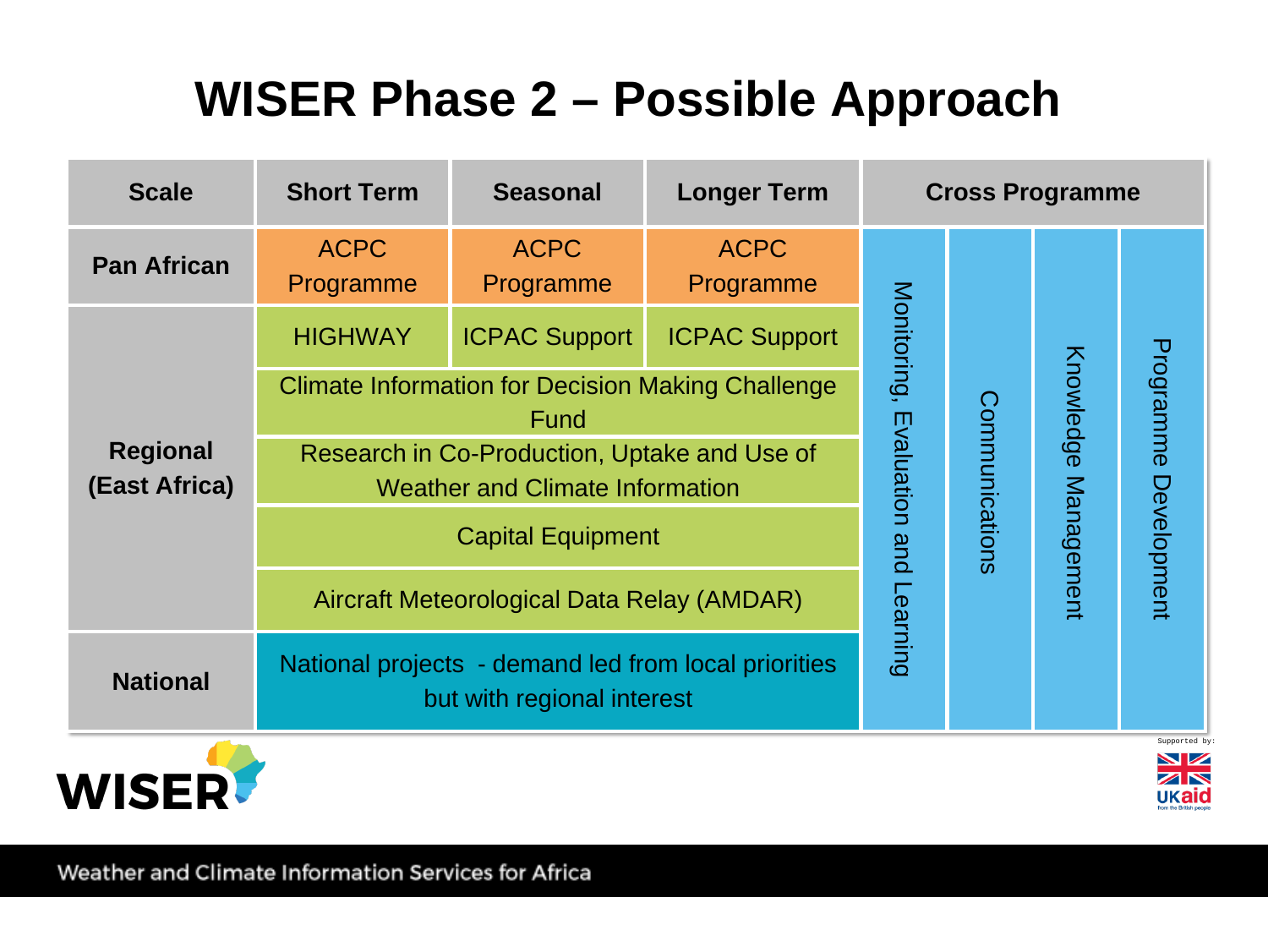# **ICCS5 Timely and Relevant**

- User Initiated Services
- National Initiatives
- Projects on the Regional and Transnational Scale
- Business Models
- Monitoring and Evaluation
- Co-production and knowledge brokering



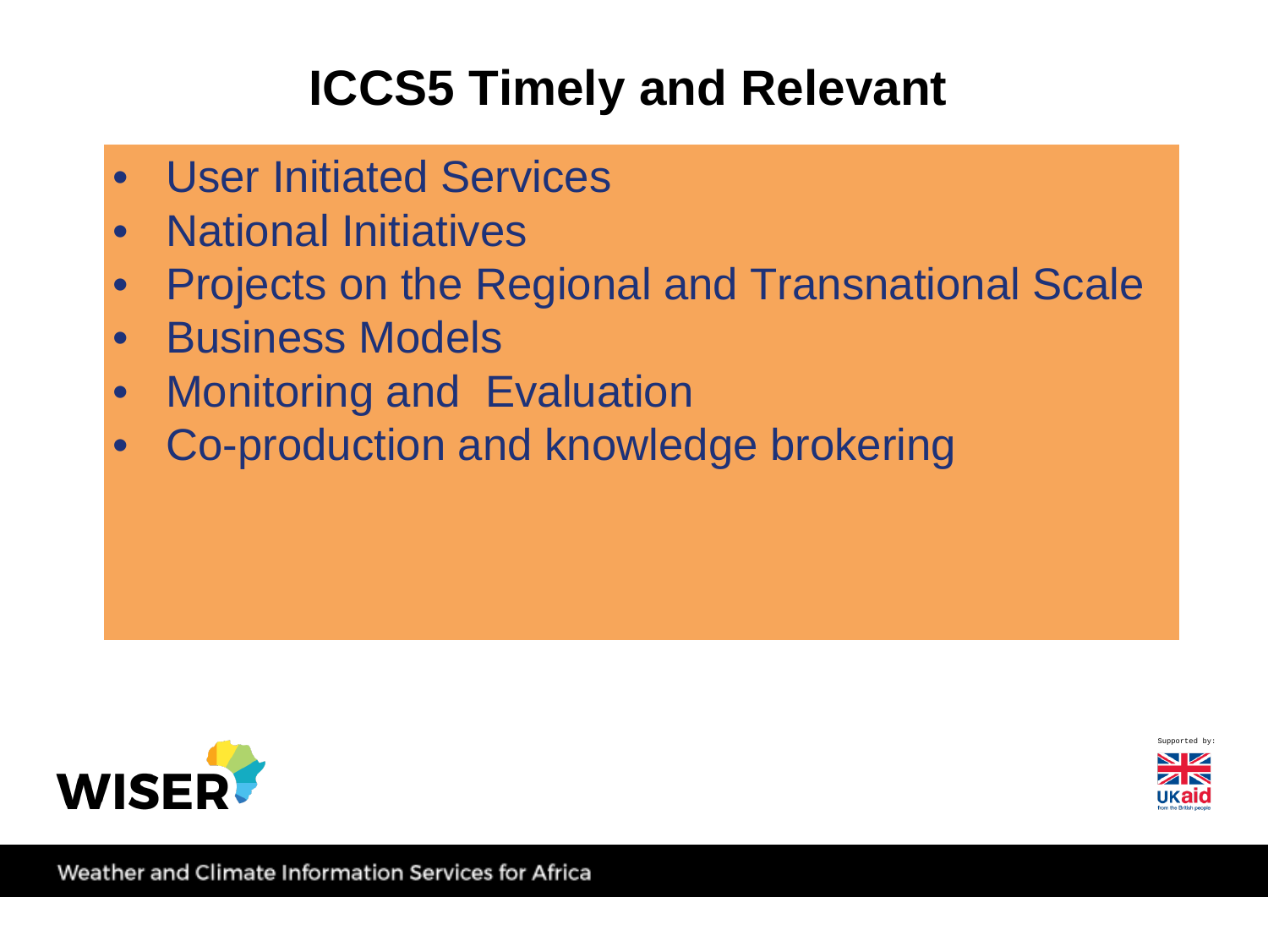#### **Knowledge Products**